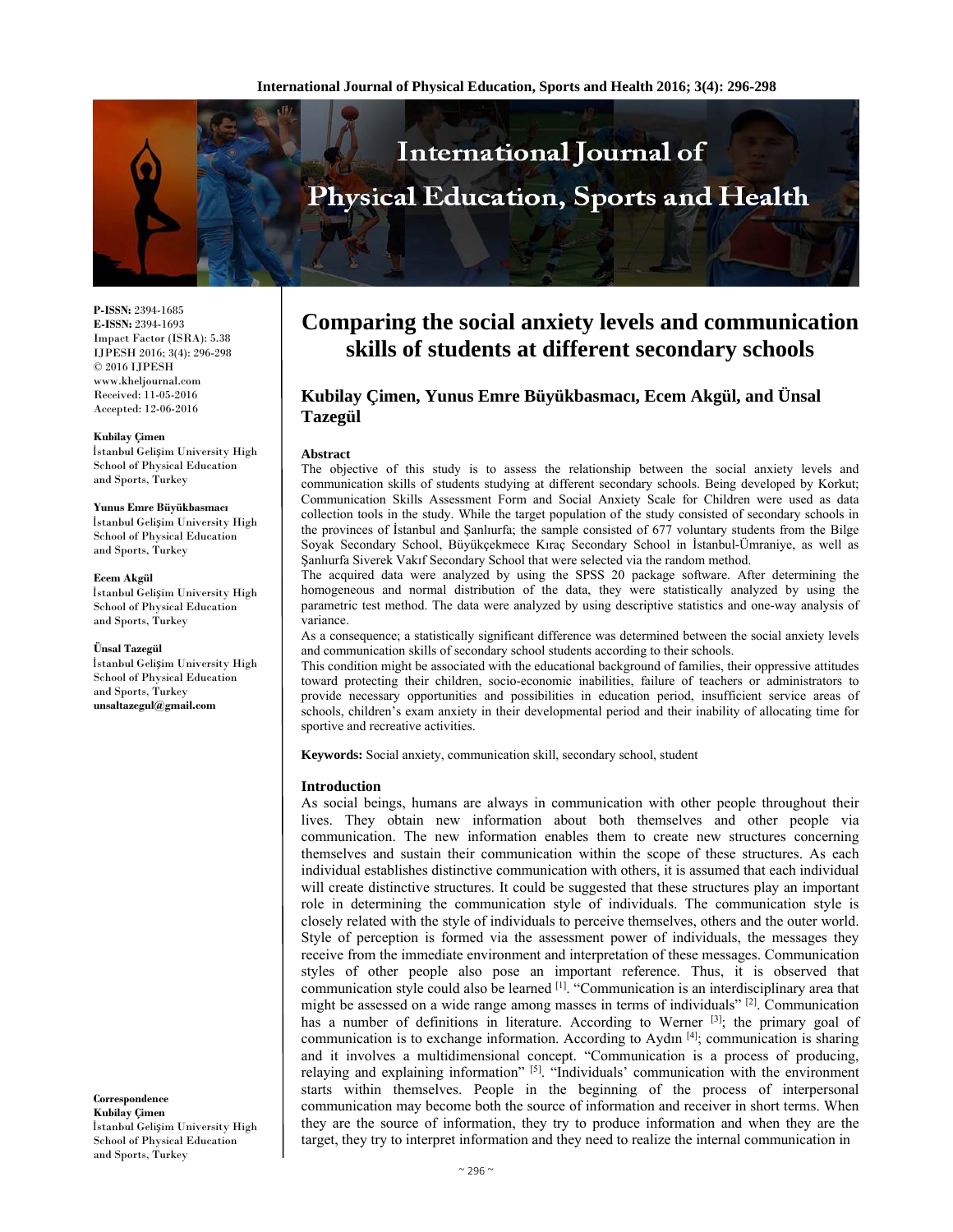both cases" [6]. "Communication enables people to disclose, share and assess the concepts and ideas in their minds. It also enables them to influence others and get influenced by them, use them, become useful and show a success" [7]. "Communication is a fundamental process that enables individuals to be a member of society and develop relations with others" [8]. "Based on all these explanations; it could be suggested that movement, games and sports are effective upon individuals to acquire communication skills facilitating human relations. Because studies investigating whether the behavioral changes that are acquired via physical education, sportive activities and games in the psychological and social areas could be transferred to the general life of individuals show that behaviors acquired in the physical and psycho-social areas via physical activities are transferred to necessary and similar conditions in daily life.

Being among the anxiety disorders experienced in childhood and adolescence; "social anxiety" is explained as excessive anxiety experienced by children in social environments [9]. Social anxiety is among today's important problems. When people experience anxiety, their behaviors change. They become timid and rather than showing themselves as positive to others, they try to protect their existing social images. They want to establish more superficial relations with other people. Being quiet, non-reacting and socially closed; this kind of people are highly afraid of being rejected by other people [10].

The objective of this study is to assess the relationship between the social anxiety levels and communication skills of students studying at different secondary schools.

## **Materıal and Method**

While the target population of the study consisted of secondary schools in the provinces of İstanbul and Şanlıurfa; the sample consisted of 677 volunteer students from The Bilge Soyak Secondary School, Büyükçekmece Kıraç Secondary School in İstanbul-Ümraniye, as well as Şanlıurfa Siverek Vakıf Secondary School that were selected via the random method.

## **Data Collection Tools**

**Socio-Demographic Information form:** Being developed by the researcher; this form consists of 4 questions about gender, age, class and school.

## **Communication Skills Assessment form**

Being developed by Korkut in 1996 as 25 items and five point likert scale; this form was primarily prepared for high school students and then applied to university students and 61 adults. CSAF, which is a 4 point likert scale developed for understanding how individuals would assess their communication skills, consists of 25 statements and is graded from 1 'Never' to 4 'Always'. Highness of scores obtained from the form, which involves no reversed items, signifies that individuals assess their own communication skills positively. As a result of the reliability study that was conducted via retest method; the reliability coefficient of the scale was determined as .76 ( $p$ <.001). Alpha value was determined as .80 ( $p$ <.001) in terms of internal consistency coefficient [11]. The highest score to be obtained from the scale is 100.

#### **Social Anxiety Scale for Children**

Social Anxiety Scale for Children-Renovated Form was used. The scale was developed by La Greca *et al*. in 1988. Consisting of 10 questions, this scale was reviewed in 1993 and made a new scale of 18 questions. The highest score to be obtained from the scale varies between  $18-90$  [12].

## **Statistical Analyses**

The acquired data were analyzed by using the SPSS 20 package software. After determining the homogeneous and normal distribution of the data, they were statistically analyzed by using the parametric test method. The data were analyzed by using descriptive statistics and one-way analysis of variance.

## **Fındıngs**

**Table 1:** Descriptive Statistics of Participants according to Variables

|                      | <b>Variables</b>   | <b>Frequency</b> | Percentage |
|----------------------|--------------------|------------------|------------|
| Social Anxiety Level | <b>Bilge Soyak</b> | 199              | 29.4       |
|                      | Kirac              | 251              | 37.1       |
|                      | Siverek Vakıf      | 227              | 33,5       |
| Communication Skill  | <b>Bilge Soyak</b> | 199              | 29.4       |
|                      | Kırac              | 251              | 37.1       |
|                      | Siverek Vakıf      | 227              | 33.5       |

Examining Table 1; it was determined that 29,4% of secondary school students that were included in the study were from Bilge Soyak, 37,1% Kıraç and 33,5% Siverek Vakıf Secondary School.

**Table 2:** Descriptive Statistics of Scores Obtained by Participants from Questionnaires

|                            |              | Min | Max | X+SD      |
|----------------------------|--------------|-----|-----|-----------|
| <b>Social Anxiety</b>      | $67^{\circ}$ |     | 41  | .71±12.61 |
| <b>Communication Skill</b> |              | 26  |     | .44±14.50 |

Examining the social anxiety and communication skill scores of participants in this study; the social anxiety score was determined as 41,71±12,61 and communication skill score 51,44**±**14,50 (Table 2.)

**Table 3:** Analysis of Students' Social Anxiety Levels and Communication Skills according to Their Schools

|                     | <b>School</b>              | N   | $X \pm Sd$        |       |          | <b>Tukey HSD</b> |
|---------------------|----------------------------|-----|-------------------|-------|----------|------------------|
| Social Anxiety      | Bilge Soyak <sup>1</sup>   | 199 | $36.55 \pm 10.77$ |       |          | $1 - 2$          |
|                     | $K \text{ar}^2$            | 251 | $44,62 \pm 13,47$ | 3,793 | $0.00**$ | 1-3              |
|                     | Siverek Vakıf <sup>3</sup> | 227 | $43,01 \pm 11,77$ |       |          | $2 - 3$          |
| Communication Skill | Bilge Soyak <sup>1</sup>   | 199 | $47,49 \pm 14,45$ |       |          | $1 - 2$          |
|                     | $K \text{ar}^2$            | 251 | $50,54\pm 13,74$  | .654  | $0.00**$ | 1-3              |
|                     | Siverek Vakıf <sup>3</sup> | 227 | $55,89\pm14,20$   |       |          | $2 - 3$          |

Examining the social anxiety levels and communication skills of participants according to their schools in Table 3; the highest social anxiety score was determined as 44,62**±**13,47 for Kıraç Secondary School, whereas the lowest score was determined as 36,55**±**10,77 for Bilge Soyak Secondary School.

Examining the communication skill scores; the highest score was determined as 55,89**±**14,20 for Siverek Vakıf Secondary School, whereas the lowest score was determined as 47,49**±**14,45 for Bilge Soyak Secondary School. As a result of the statistical analysis, a statistically significant difference was